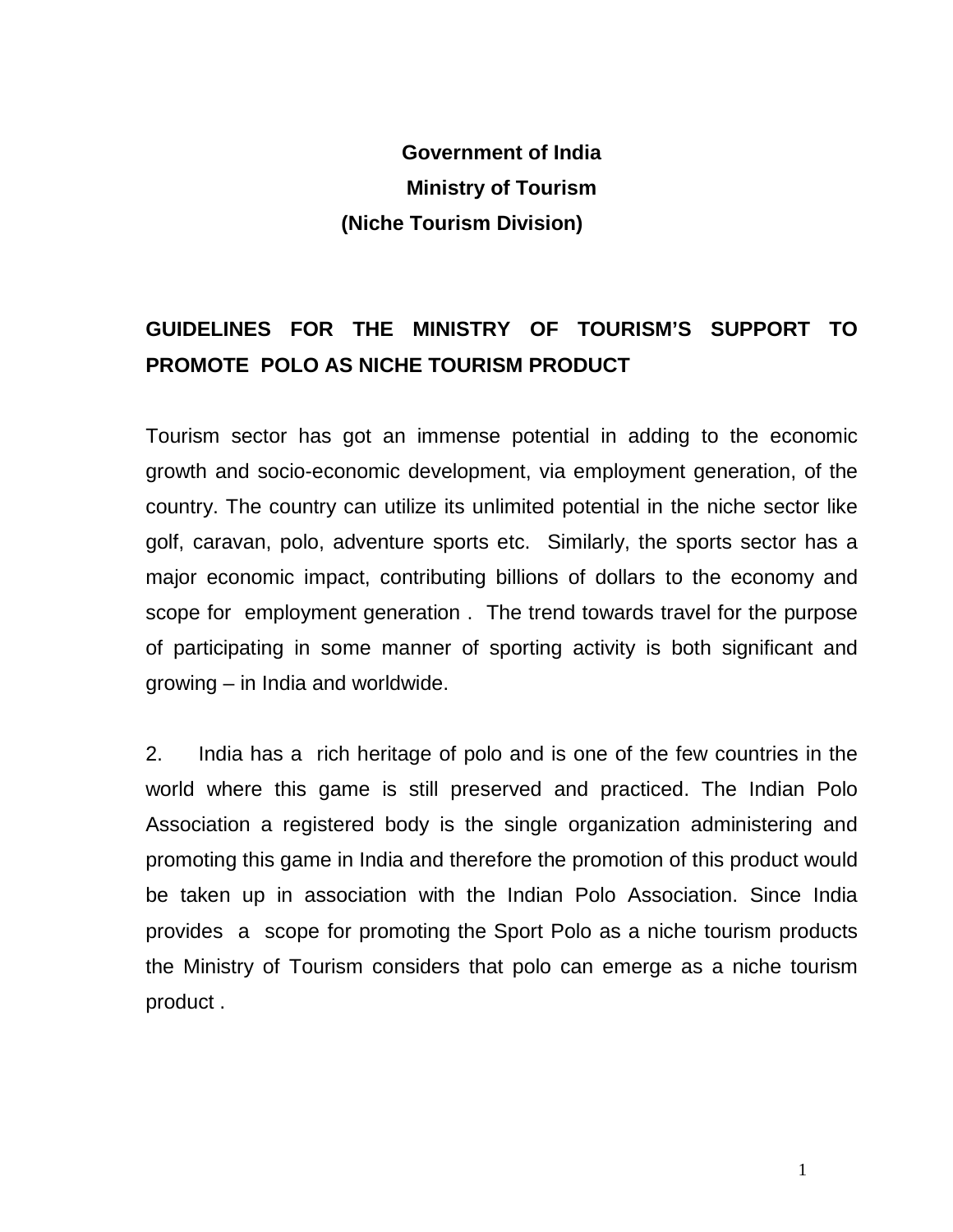Mission :

3. With varied tourism products available in India there is need to focus on multiple attractions available in the country so as to offer a diverse range of tourism products than focussing on the a single product thereby necessitating a clear vision, stated objectives and a collaborative approach. India has a rich historical tie with many of the sporting traditions and Polo being one such. Given the status of heritage sports that Polo enjoys in India, this game can be leveraged to position as an additional attractions for tourist both domestic and International. The following are the guidelines by which the Ministry of Tourism seeks to promote golf tourism:

### **Support for Developing Publicity Material.**

4. Ministry of Tourism will provide on 50:50 sharing basis an expenditure up to Rs. 50 lakh to the Indian Polo Association for production of high quality publicity materials, like brochures, print creative, audio video presentations, short films, radio jingles, creation of websites, online creatives etc to promote Polo for each financial year. This support will not be eligible for media spend like release of advertisements in print or television.

#### **Sponsorship Support for Domestic Polo Events**

5. Ministry of Tourism would consider supporting the polo games being played in India with international team. During one financial year the Ministry of Tourism would provide financial support to five such Polo games being held in India. This support would be Rs. 5.00 lakh for each game. This support would be on a 50:50 cost sharing basis and the Polo Association would consider having these games in other cities also besides Delhi and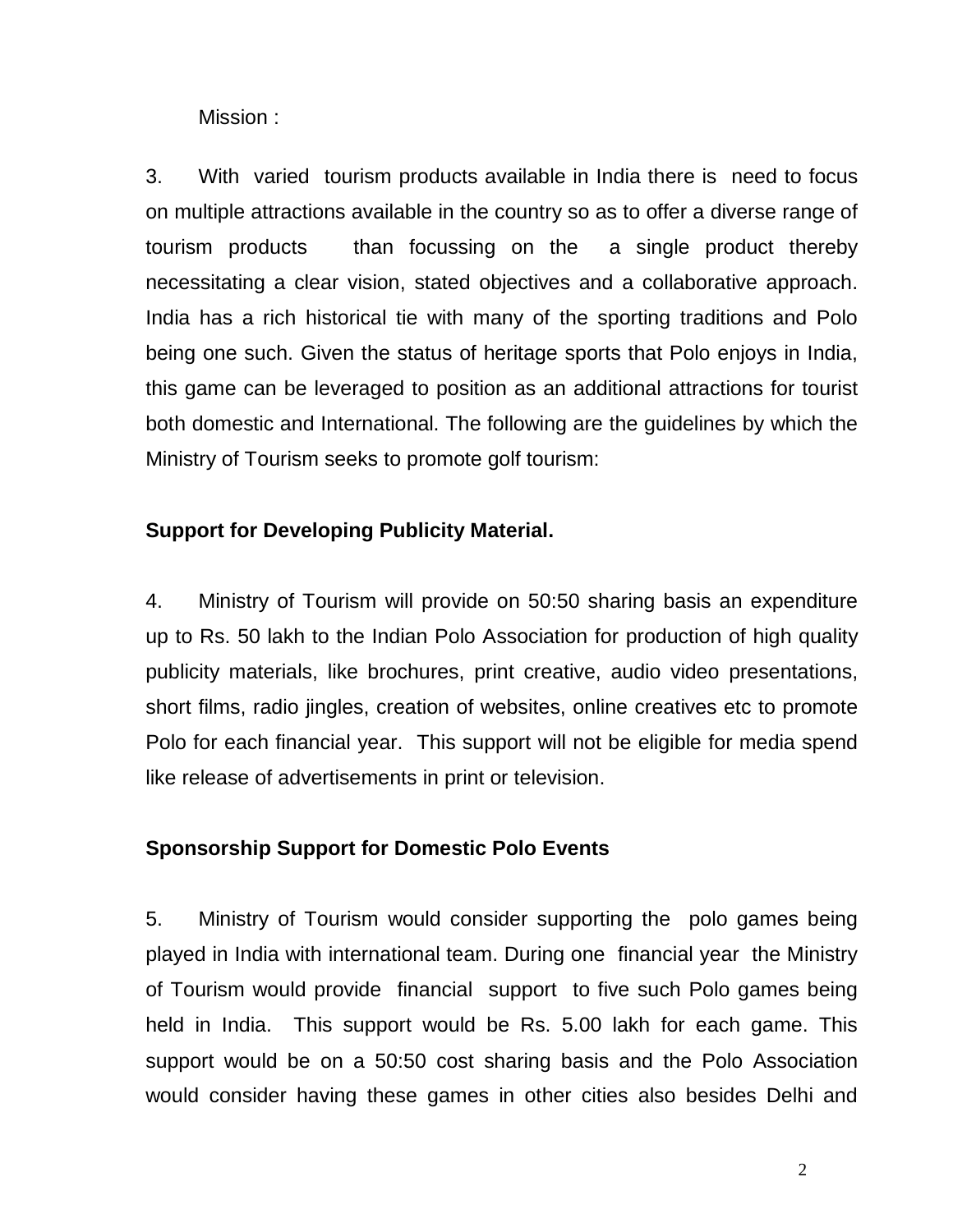Jaipur. Further additional support would be considered on equal cost sharing basis for organizing Polo Carnival/ Polo Week/Polo Festival Etc on case to case basis on receipt of proposals from Indian Polo Association.

## **Support to Polo World Cup**

6. Though India is the country of origin of Polo, the most coveted event of the game namely the World Cup has never come to India. Incidentally the World Cup is called "Jaipur Cup World Polo Championship'. The Ministry of Tourism could consider a support of Rs. 1.00 crore of funds to the Indian Polo Association if the Association is able to bring the World Cup to India. This financial support will also be on the cost sharing basis of 50:50. The Ministry of Tourism can give a letter of commitment to Indian Polo Association of this support when the Indian Polo Association bids for the forthcoming world cup.

## **Capacity Building for "Grooms".**

7. A **groom** is a person who is responsible for some or all aspects of horses and/or the care of the stables themselves. The Ministry of Tourism would support the Indian Polo Association for capacity building programmes for the "grooms" based on proposals received from the Association under the Capacity Building Programme of Ministry of Tourism.

## **Supporting International Games featuring Indian Team:**

8. Through its overseas offices, the Ministry of Tourism would support the Indian Polo team while playing at international venues. The Indian Polo association would share its international schedule in advance so that our overseas offices can be informed about these events and accordingly could coordinate with Indian Polo Association for partnership.